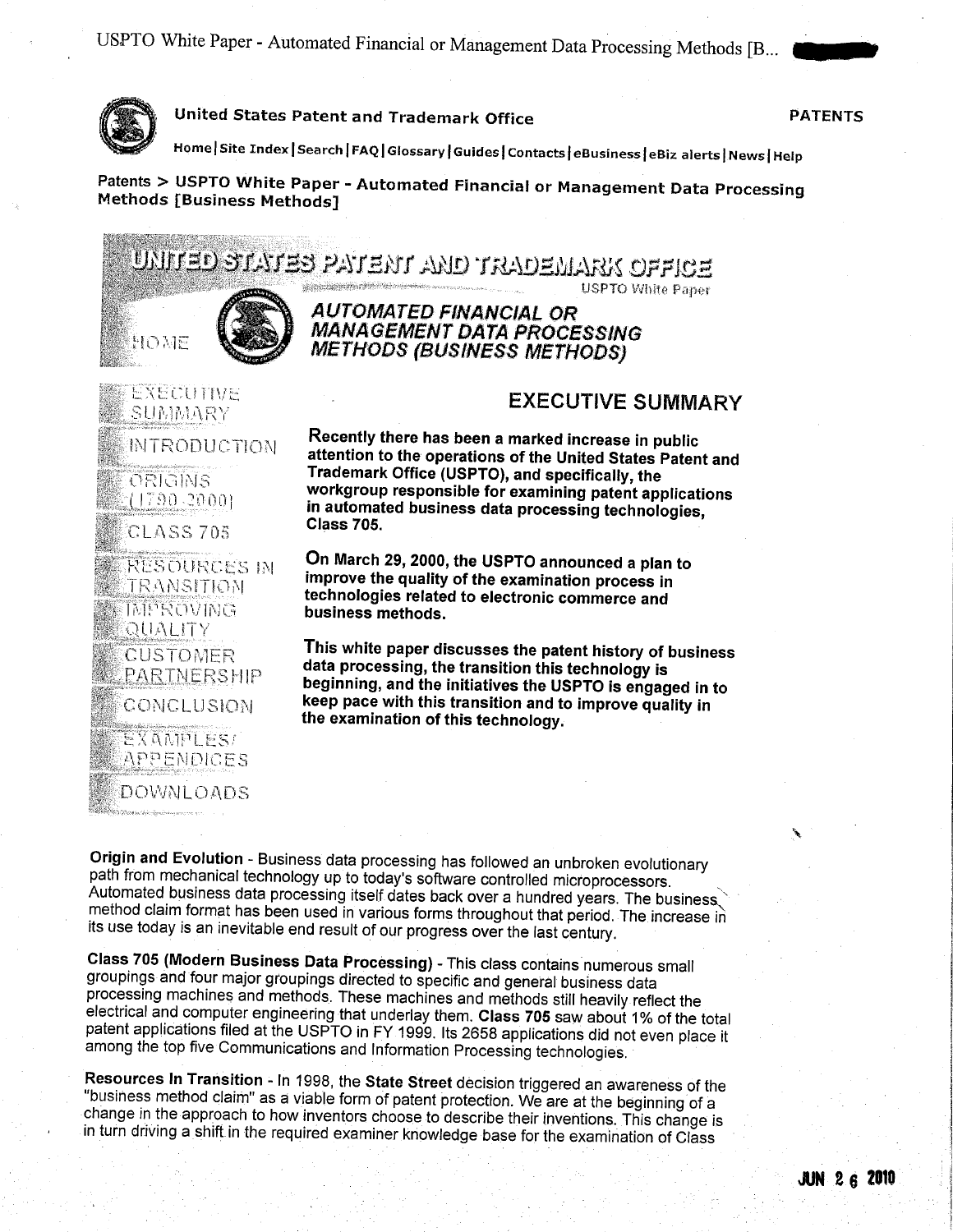705 inventions. As it has for over a century, the USPTO is responding appropriately and is adapting its knowledge base as the needs of the business technologies evolve.

Improving Quality - It is universally agreed that high quality examination by USPTO Patent Examiners must be ensured. Quality initiatives are continuously updated. This white paper highlights initiatives in place prior to March 2000, as well as, quality initiatives announced in March by Q. Todd Dickinson, Under Secretary of Commerce for Intellectual Property and Director of the United States Patent and Trademark Office.

Customer Partnerships - These are important to improving quality as the USPTO gauges the future needs of Class 705. Customers will know first the future evolution of business data processing technology. Customers' application filings will control the transition of patent application format towards the "business method form" and any future shift that will be required in the knowledge base of Class 705 examiners. They are also in a unique position to assist in providing training needed as part of adapting the knowledge base.

#### I. INTRODUCTION

On September 23, 1975, Ivan E. Sutherland of the Rand Corporation received the 1975 Award for Outstanding Accomplishment of the Systems, Man, and Cybernetics Society. In his acceptance address entitled "Computerized Commerce" (Footnote 1), Mr. Sutherland states "What we should be building is a system of computerized commerce: a "smart" communications network which can remember, process, forward, remind and schedule as well as merely communicating". Mr. Sutherland continues "Computers will become the repositories of manufacturing know-how. Parts lists, purchasing specifications, lists of qualified vendors, design information, fabrication directions, and production history will all be stored in computers. Individuals will be free to take on new tasks more easily than ever before, because the instructions required for those tasks will be available through a variety of on-line computer terminals".

In the mid-1990s, Mr. Sutherland's proposed "smart" communication network, now called "Electronic Commerce" or "e-commerce" began finding its niche in the business world. In recent years, the growth of the business technologies, especially the electronic commerce business industry has been phenomenal. This growth has resulted in an increase of business technology patent application filings. Concomitant with this increase in filings there has been a marked increase in public attention to the operations of Workgroup 2760 of the United States Patent and Trademark Office (USPTO) currently responsible for examining patent applications in business related data processing methods and technologies, Class 705.

One prominent portion of business method patents is the area of "Automated Financial/Management Business Data Processing Method Patents." Such automated business methods are found in U.S. Patent Class 705,.

### II. ORIGINS OF FINANCIAL/MANAGEMENT BUSINESS PATENTS - PRODUCT, APPARATUS AND METHOD

The creation of a patent system was one of the acts performed by the First Congress of the United States. The first patent statute was passed on April 5, 1790, by the Congress of the twelve United States and signed into law on April 10 by President Washington. Rhode Island ratified the Constitution and joined the Union 49 days later on May 29, 1790. The "Commissioners for the Promotion of the Useful Arts" granted the first United States patent on July 31, 1790. The Commission consisted of Secretary of State Thomas Jefferson, Secretary of War Henry Knox, and Attorney General Edmund Randolph. This first patent was to a chemical method for making potash and pearl ash. (Footnote 2)

Financial apparatus and method patents date back to this period, These early financial patents were largely paper-related products and methods. The first financial patent was granted on March 19, 1799, to Jacob Perkins of Massachusetts for an invention for "Detecting Counterfeit Notes." All details of Mr. Perkins invention, which we presume was a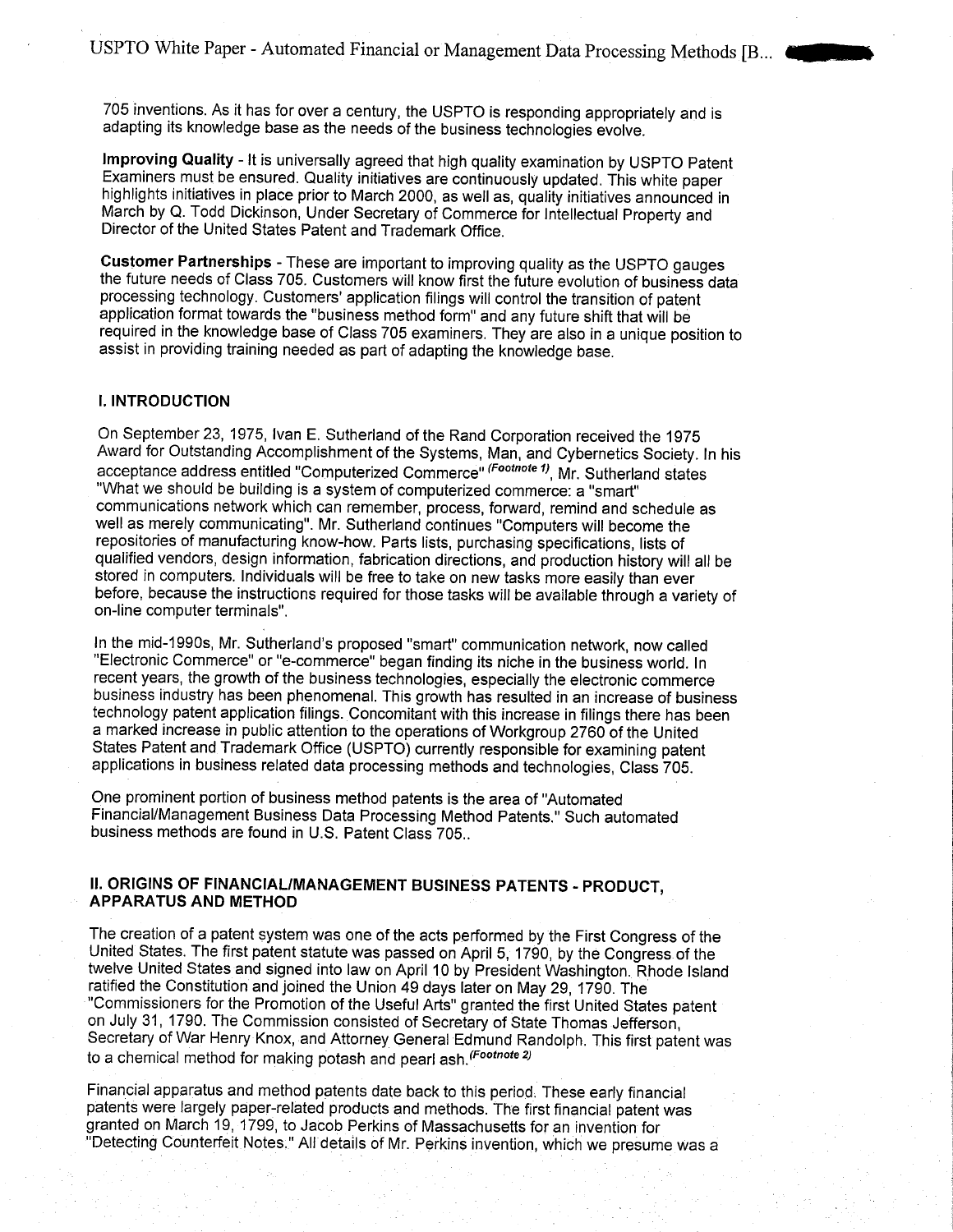device or process in the printing art, were lost in the great Patent Office fire of 1836. We only know of its existence from other sources. Mr. Perkins was perhaps our young nation's most prolific early inventor with nearly 1% of all patents from our first quarter century. Upon his death in 1849, his obituary filled three pages of the Commissioner of Patents annual report to Congress. (Footnote 3) The first financial patent for which any detailed written description survives was to a printing method entitled "A Mode of Preventing Counterfeiting" granted to John Kneass on April 28, 1815. The first fifty years of the U.S. Patent Office saw the granting of forty-one financial patents in the arts of bank notes (2 patents), bills of credit (1), bills of exchange (1), check blanks (4); detecting and preventing counterfeiting (10), coin counting (1), interest calculation tables (5), and lotteries (17). (Footnote 4) Financial patents in the paperbased technologies have been granted continuously for over two-hundred years. See Appendix A for sample Patents.

Automated financial/management business data processing method patents cannot trace their origins back to the founding of our nation. However, contrary to popular view, they did not suddenly spring into being in the late 1990's. On January 8, 1889, the era of automated financial/management business data processing method patents was born. United States patents 395,781; 395,782; and 395,783 were granted to inventor-entrepreneur Herman Hollerith on that date. (Footnote 5) See Appendix B for Mr. Hollerith's Patents. Mr. Hollerith's method and apparatus patents automated the tabulating and compiling of statistical information for businesses and enterprises. They were acclaimed nationally and viewed as revolutionizing business data processing. The protection of his patents allowed his fledgling Tabulating Machine Company to succeed and thrive. In 1924, Thomas J. Watson, Sr. changed the company name to International Business Machine Corporation. Hollerith manual punch cards (IBM punch cards) and his methods for processing business data were still being used up until the birth of the personal computer era. (Footnote 6)

The financial/management business data processing method patents of today are more numerous and more sophisticated than those of 1889. However, this is not a function of the business method ingenuity of our forebears. Rather, this is directly a function of high cost, low speed, and limited availability of automated data processing machines in the 1890's versus the low cost, high speed, and wide spread use of today's computers. Put another way, we invented some automated business data processing methods over the last one hundred years, but we spent the bulk of that time perfecting the automated business data processing machines upon which we will run the methods. It is only recently that data processing systems have become sufficiently developed to begin to allow us to fully tap our ingenuity in the business method arts.

The development of today's business data processing systems follows an unbroken evolutionary path back to simple manually operated mechanical registering devices that predate electrically controlled Hollerith type machines. See Appendix C - 1870 to 1905. Purely mechanical business data processing reached its zenith in the early 20<sup>th</sup> century. For about \$100 (\$2000 today), a 1909 merchant could purchase a cash register system that even now is one of the most sophisticated mechanical devices ever constructed. See Appendix D - 1906 to 1920. Unfortunately, business data processing was simplistic in even the most powerful of these totally mechanical registering systems. None were able to match the data processing power of the electrical-mechanical systems such as the Hollerith tabulator. However, manufacturing cost was a key issue and it was not until the 1930s that electricalmechanical superseded purely mechanical in day-to-day business data processing systems. See Appendix E - 1921 to 1940.

The full arrival of electricity as a component in business data processing system was a watershed event. Electrical-mechanical devices provided far more business data processing power than their mechanical predecessors did. By the 1930s it was cost effective to build far more complex data processing systems. A pattern was set that has repeated itself in successive evolutionary steps since the 1930s. Electrical-mechanical switches were replaced by individual transistors. Individual transistors were replaced in turn by small-scale integrated circuits which were replaced by large-scale integrated circuits. Each new generation resulted in increased business data processing power and new inventions. However, one key thing was not significantly improved by each of these generations. Even with the arrival of larger-